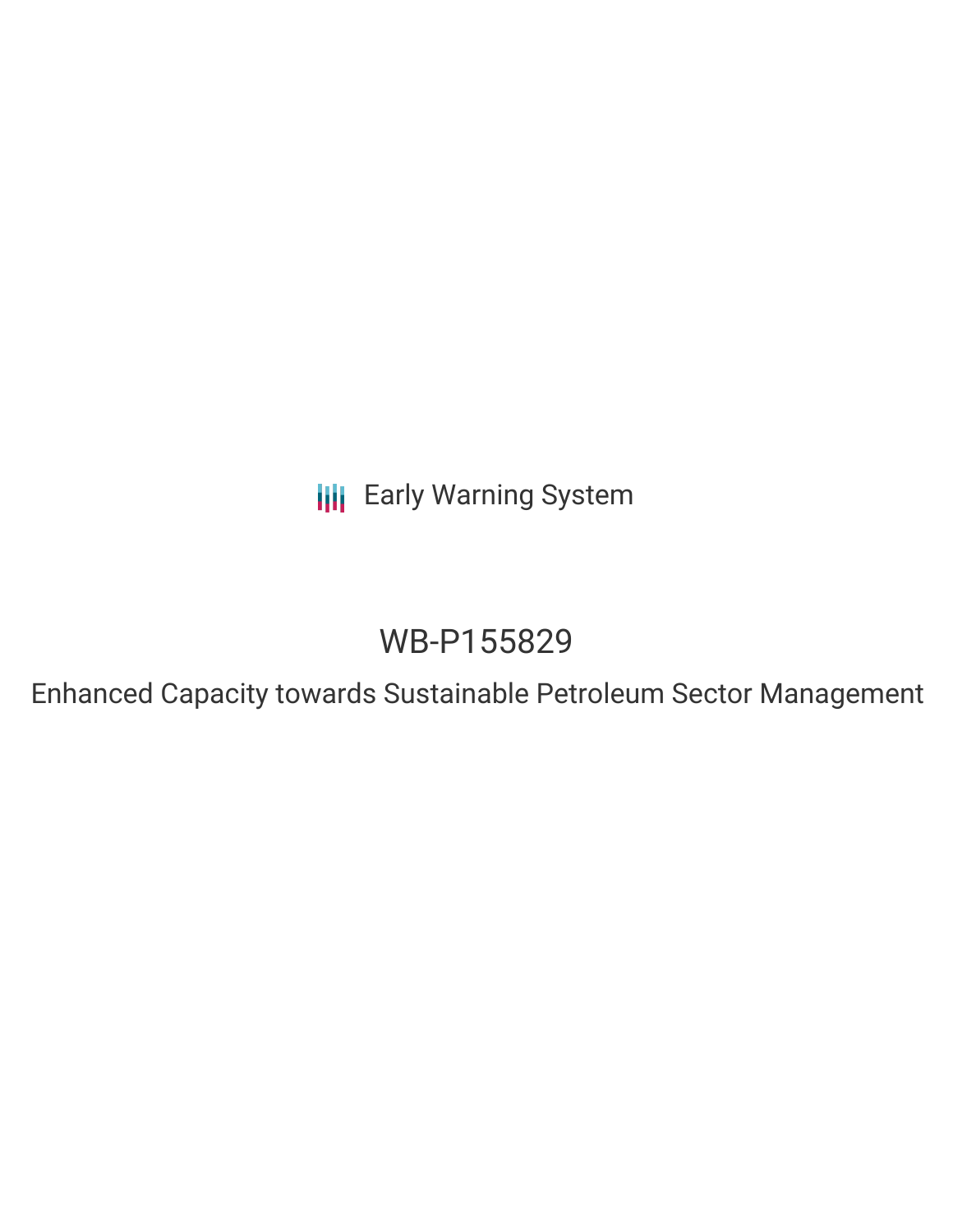

### Early Warning System Enhanced Capacity towards Sustainable Petroleum Sector Management

#### **Quick Facts**

| <b>Countries</b>              | Chad             |
|-------------------------------|------------------|
| <b>Financial Institutions</b> | World Bank (WB)  |
| <b>Status</b>                 | Active           |
| <b>Bank Risk Rating</b>       | C                |
| <b>Voting Date</b>            | 2015-11-20       |
| <b>Borrower</b>               | REPUBLIC OF CHAD |
| <b>Sectors</b>                | Energy           |
| <b>Project Cost (USD)</b>     | $$3.00$ million  |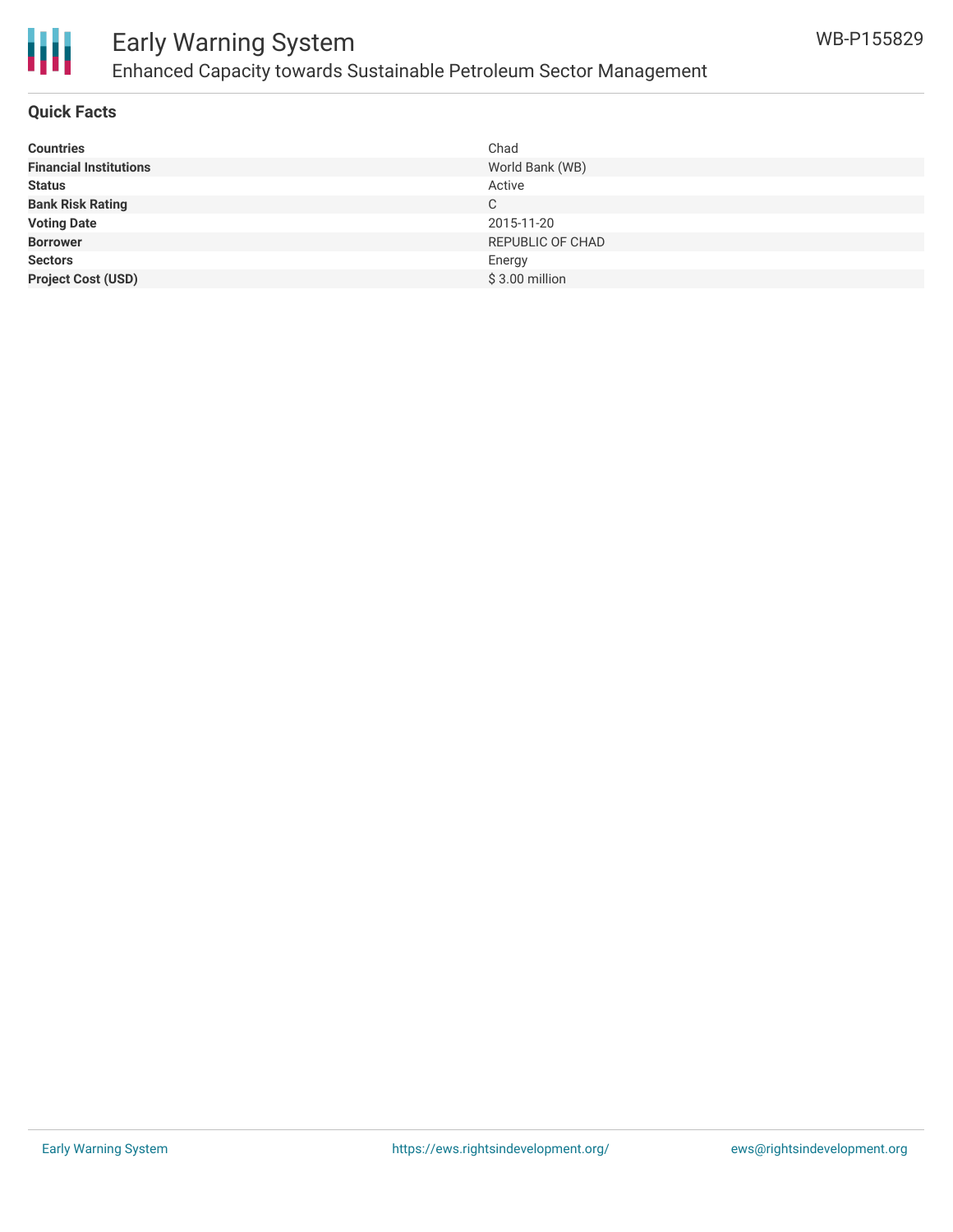

### Early Warning System Enhanced Capacity towards Sustainable Petroleum Sector Management

### **Project Description**

The objective of the project is to facilitate the efficient management of petroleum resources by strengthening the technical capacity of the beneficiaries.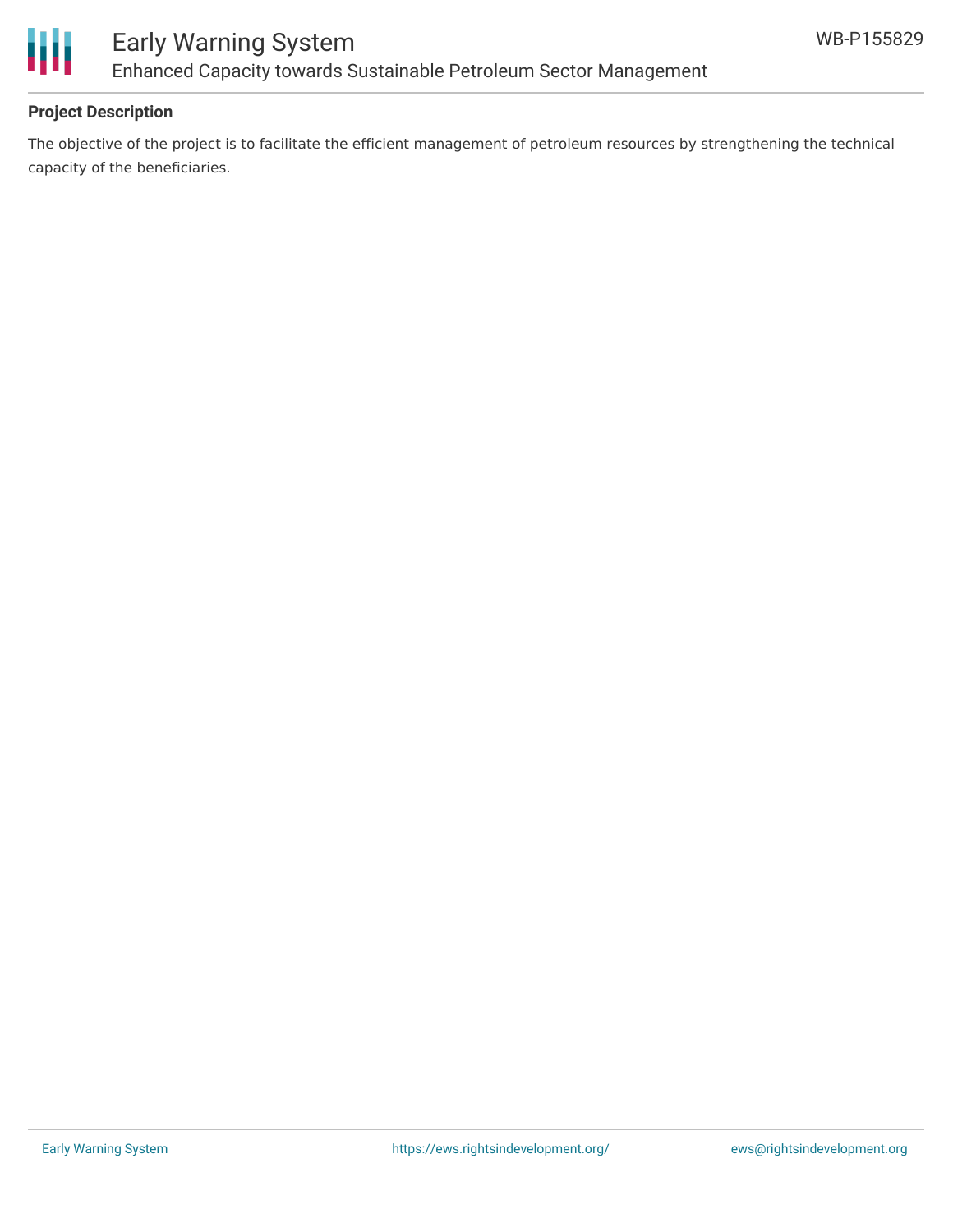

### Early Warning System Enhanced Capacity towards Sustainable Petroleum Sector Management

### **Investment Description**

World Bank (WB)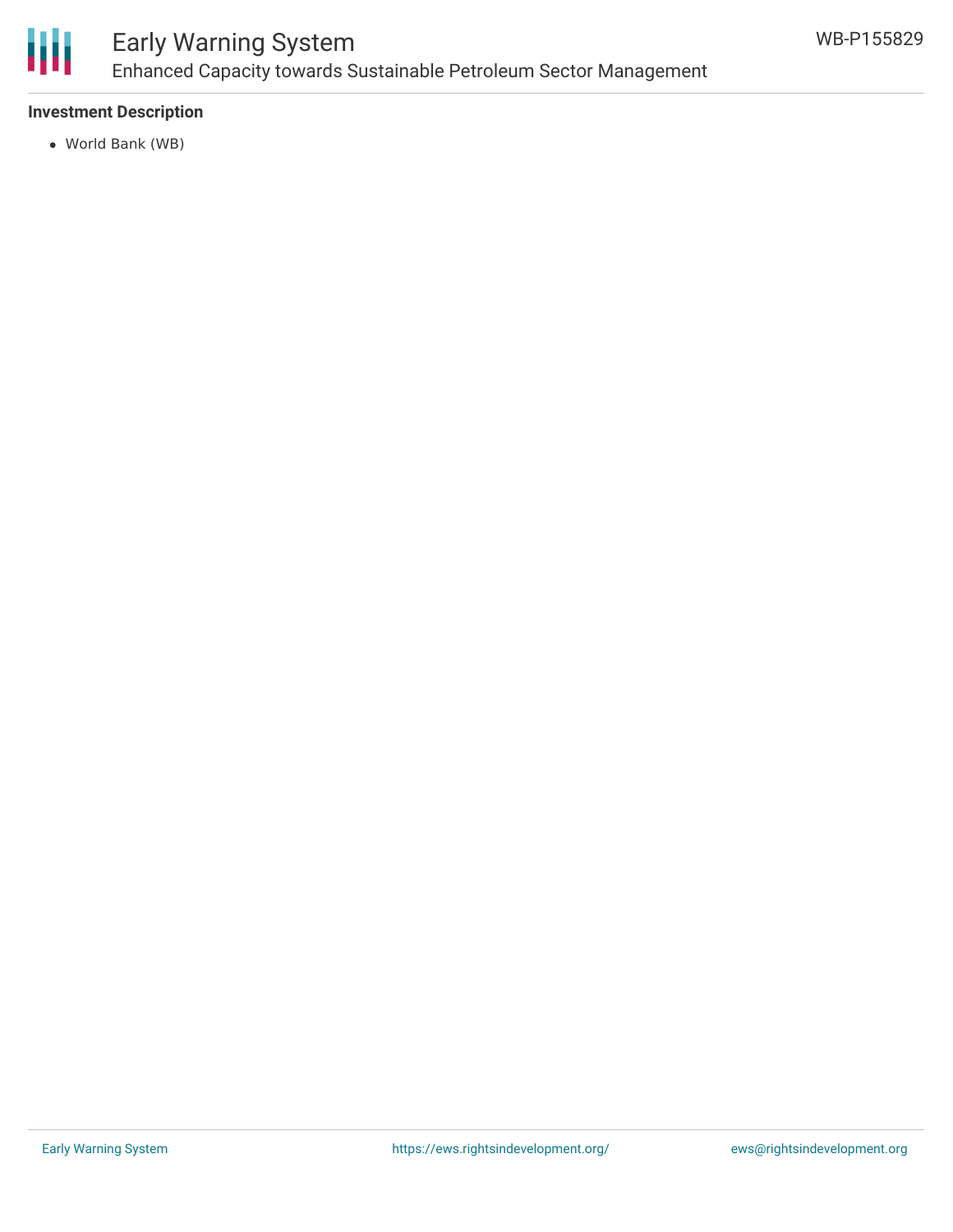

#### **Contact Information**

ACCOUNTABILITY MECHANISM OF WORLD BANK

The World Bank Inspection Panel is the independent complaint mechanism and fact-finding body for people who believe they are likely to be, or have been, adversely affected by a World Bank-financed project. If you submit a complaint to the Inspection Panel, they may investigate to assess whether the World Bank is following its own policies and procedures for preventing harm to people or the environment. You can contact the Inspection Panel or submit a complaint by emailing ipanel@worldbank.org. You can learn more about the Inspection Panel and how to file a complaint at: http://ewebapps.worldbank.org/apps/ip/Pages/Home.aspx.